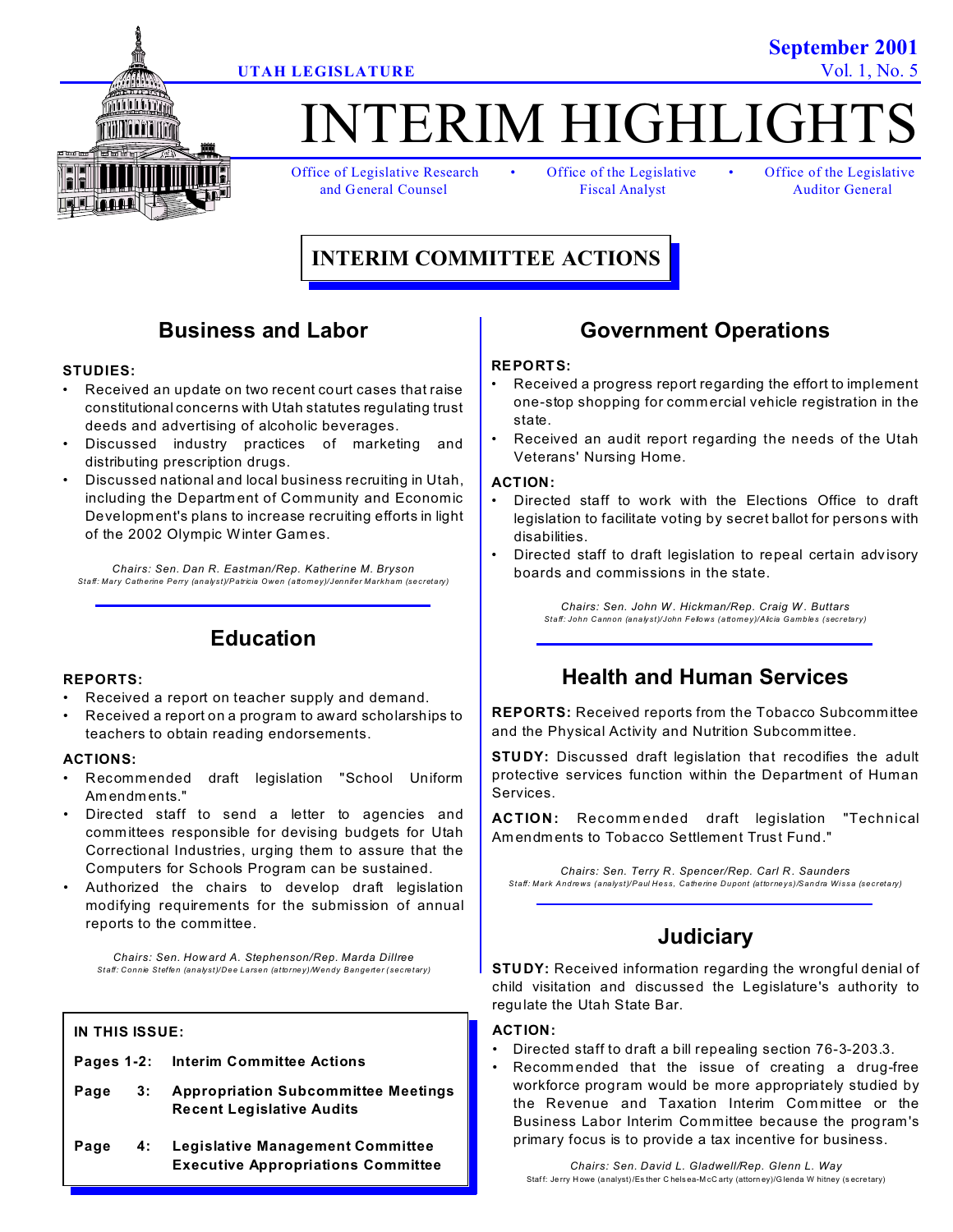### **Law Enforcement and Criminal Justice**

### **REPORTS:**

- Received a report regarding the status of housing prison inmates in county jails.
- Received a report from the Division of Substance Abuse that providing treatment for women who have dependent children would be the most cost-effective way for the Legislature to address the methamphetamine problem.

**ACTION:** Directed staff to place the following three potential committee bills on the October agenda for further discussion: "Prohibiting Intimacy with Youth Receiving State Services," "Transfer of Youth Services Oversight," and "Substantiated Child Abuse List Amendm ents."

*Chairs: Sen. D. Chris Buttars/Rep. DeMar "Bud" Bowman Staff: Chyleen Arbon (analyst)/Susan Creager Allred (attorney)/Wendy Bangerter (secretary)*

### **Natural Resources, Agriculture, and Environment**

*(Joint Meeting with the Natural Resources Appropriations Subcomm ittee)*

### **STUDIES:**

- Discussed the report of the Private Land and Public Wildlife Discussion Group regarding issues related to cooperative wildlife management units.
- Visited the 2002 Olympic Winter Games cross-country and biathlon venue at Soldier Hollow in Wasatch Mountain State Park.

**REPORT:** Received a report from the Division of Parks and Recreation on the planning process for closure of existing parks or incorporation of new parks into the state system.

> *Chairs: Sen. Parley G. Hellewell/Rep. Bradley T. Johnson Staff: Brian Allred (analyst)/Jeanenne Larson (attorney)/Joy Miller (secretary)*

### **Political Subdivisions**

**STUDY:** Discussed recom mendations of the Utah Quality Growth Comm ission.

### **ACTIONS:**

- Recomm ended draft legislation "Prohibiting Residential Lots From Crossing County Lines."
- Recomm ended draft legislation "Voter Residence Where Lot is Bisected by County Boundaries."

*Chairs: Sen. Carlene M. Walker/Rep. David L. Hogue Staff: Joseph Wade (analyst)/Keith Woodwell (attorney)/Joy Miller (secretary)*

### **Public Utilities and Technology**

**STUDY:** Received information from Sen. Blackham on providing rural Utah greater access to broadband service.

### **ACTIONS:**

- Recommended the following draft legislation: "Resolution Encouraging Research and Development," "Grants for Clean Coal," and "Net Metering of Electricity."
- Directed staff to work with stakeholders and legislators to develop legislation to expand access to the telephone Universal Service Fund for committee review in October.

*Chairs: Sen. Leonard M. Blackham/Rep. John E. Swallow Staff: Richard North (analyst)/Robert Rees (attorney)/Junie Anderson (secretary)*

### **Revenue and Taxation**

**STUDY:** Reviewed the Economic Growth and Tax Relief Reconciliation Act of 2001 and its effects on Utah.

#### **ACTIONS:**

- Directed staff to draft legislation allowing taxpayers to pay all state taxes, both current and delinquent, by credit card.
- Voted to continue to study several changes to the state's individual income tax system.

*Chairs: Sen. Curtis S. Bramble/Rep. Wayne A. Harper Staff: Bryant Howe (analyst)/Rebecca Rockwell (attorney)/Sandra Wissa (secretary)*

### **Transportation**

### **REPORTS:**

- Received an update on Olympic transportation issues.
- Received a report on the implem entation of the "511" traveler information system for the state which is expected to be available in November.
- Received a report on pavement smoothness on the I-15 Reconstruction Project.

**STUDY:** Discussed draft legislation which allows municipalities and counties served by justice courts to use administrative traffic proceedings and gives justice court judges authority to conduct them.

*Chairs: Sen. David H. Steele/Rep. Joseph G. Murray Staff: Benjamin Christensen (analyst)/Cheryl Felt (attorney)/Junie Anderson (secretary)*

### **Workforce Services and Community and Economic Development**

**REPORT:** Received a report on the February 2001 "Performance Audit of the Office of Child Care" from the Office of the Legislative Auditor General.

**ACTION:** Directed staff to work with the Department of Workforce Services to draft legislation that will address modifications to the responsibilities of the Office of Child Care and its advisory committee.

*Chairs: Sen. Beverly Evans/Rep. Richard M. Siddoway Staff: Jamie Momberger (analyst)/Jim W ilson (attorney)/Jennifer Markham (secretary)*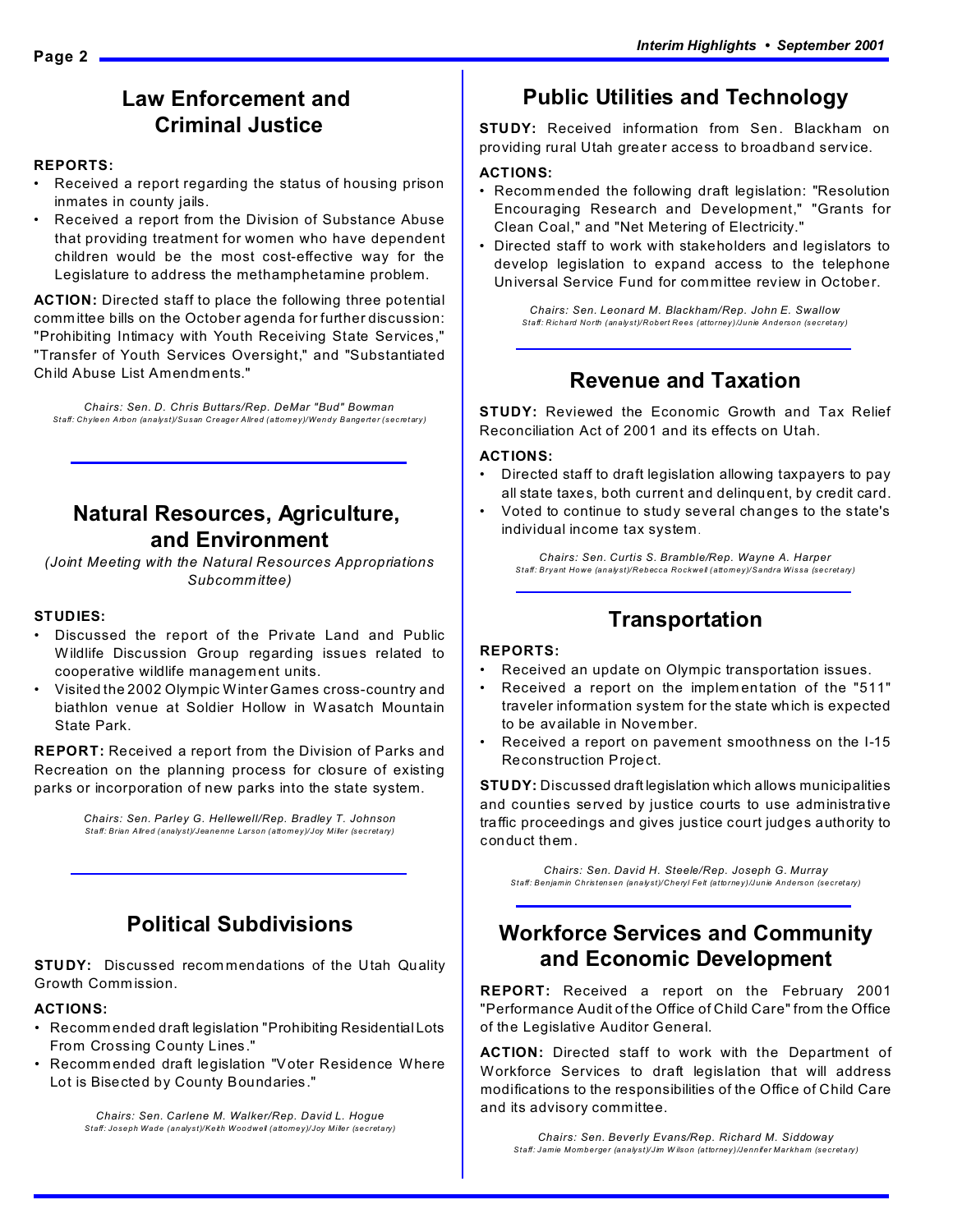### **APPROPRIATION SUBCOMMITTEE MEETINGS AND SITE VISITS**

#### **Commerce and Revenue**

**REPORTS:** Received reports on the Office of Child Care in-depth budget review; the Child Care Resource and Referral Program; the Food Stamp error rate and sanction; the Department of Commerce's Licensing Enforcement System; and the implementation of the Tax Commission's data processing systems.

> *Chairs: Sen. Scott K. Jenkins/Rep. Bryan D. Holladay Staff: Stan Eckersley (Analyst)*

### **Health and Human Services Appropriations Subcommittee**

**STUDY:** Discussed issues regarding federal funds. Sheri Steisel, NCSL, gave a brief introduction of the history of welfare reform, reviewed the upcoming legislation to reauthorize the Temporary Assistance to Needy Families Act (TANF), and recommended action the state should take while waiting for reauthorization.

*Chairs: Sen. David Steele/Rep. Jack Seitz Staff: Thor Nilsen (Analyst – Human Services), Spencer Pratt (Analyst – Department of Health)* 

#### **Capital Facilities and Administrative Services**

**SITE VISIT:** Visited the University of Utah's library, fine arts building, and medical school, as well as the 3rd District Court in Tooele to focus on facility needs and operations within key functions of administrative services. The Division of Finance and the Division of Purchasing presented information about new technology initiatives.

> *Chairs: Sen. Beverly Ann Evans/Rep. Gerry A. Adair Staff: Kevin Walthers (Analyst)*

#### **Economic Development and Human Resources Subcommittee**

**SITE VISIT:** Visited Cedar City, Kanab, Richfield, and Mt. Pleasant to discuss issues regarding the Heritage Highway and Pioneer

Programs, current activities of the Film Commission, the 2002 Winter Olympics, local economic development, state and local libraries, performance measures of the Department of Community and Economic Development, and economic development initiatives related to industrial expansion.

> *Chairs:Sen. David Gladwell/Rep. Sheryl Allen Staff:Andrea Wilko (Chief Economist/Analyst*)

#### **Executive Offices and Criminal Justice**

**SITE VISIT:** Visited the Central Utah Correctional Facility in Gunnison and the Central Utah Youth Center, the Office of the Utah Highway Patrol, the 6th District Court, and the 6th Juvenile Court in Richfield to discuss related issues.

> *Chairs: Sen. D. Chris Buttars/Rep. A. Lamont Tyler Staff: William J. Greer (Analyst), Gary K. Ricks (Analyst)*

#### **Higher Education Subcommittee**

**SITE VISIT:** Visited Logan and Salt Lake City and discussed ways to fashion a funding formula for Utah System of Higher Education that would provide funding for existing students on campus, cover the cost of new student growth, and provide sufficient resources for academic and student services.

> *Chairs: Sen. Lyle Hillyard/Rep. Afton Bradshaw Staff: Boyd Garriott (Analyst), Debbie Headden (Analyst)*

#### **Natural Resources Subcommittee**

**SITE VISIT:** Visited six state parks, the Loa State Fish Hatchery, the Moroni feed rail load-up site, coal rail load-up site, and the Piute Off-Highway Vehicle trail system and discussed energy reserves in Utah, Dam Safety policy, the State Fire Plan, the proposed Wide Hollow Reservoir, and the Cooperative Wildlife Management Unit policy.

> *Chairs: Sen. Parley Hellewell/Rep. Michael Styler Staff: Steven Allred (Analyst)*

 **OFFICE OF THE LEGISLATIVE AUDITOR GENERAL**

### **RECENT AUDITS RELEASED**

| <b>Audit Name</b>                     | <b>Date Released</b> |
|---------------------------------------|----------------------|
| Social Capital Formation              | <b>June 2001</b>     |
| <b>Veterans Nursing Home Transfer</b> | <b>July 2001</b>     |
| Lisa P Settlement Agreement           | August 2001          |
| <b>Y2K Expenditures</b>               | August 2001          |
| Safety & Emission Testing of Newer    | August 2001          |
| Vehicles                              |                      |
| <b>Associations of Government</b>     | August 2001          |
| Child Welfare Referrals and Cases     | September 2001       |

### **OFFICE RECEIVES NATIONAL AWARD**

 The Office of the Legislative Auditor General recently received the Excellence in Evaluation Award from the National Legislative Program Evaluation Society. Only one of these competitive awards is given each year during NCSL's annual meeting. The award is given to the legislative program evaluation office that best utilizes exemplary or innovative means of providing information to its legislature.

 To receive the award, the work of the office should meet a legislative need, be communicated quickly and clearly, and project credibility and professionalism. The award was received by President Al Mansell, co-chair of the Audit Subcommittee, and Wayne Welsh, Legislative Auditor General. The entire staff of Office of the Legislative Auditor's Office is very proud of the recognition this award represents.